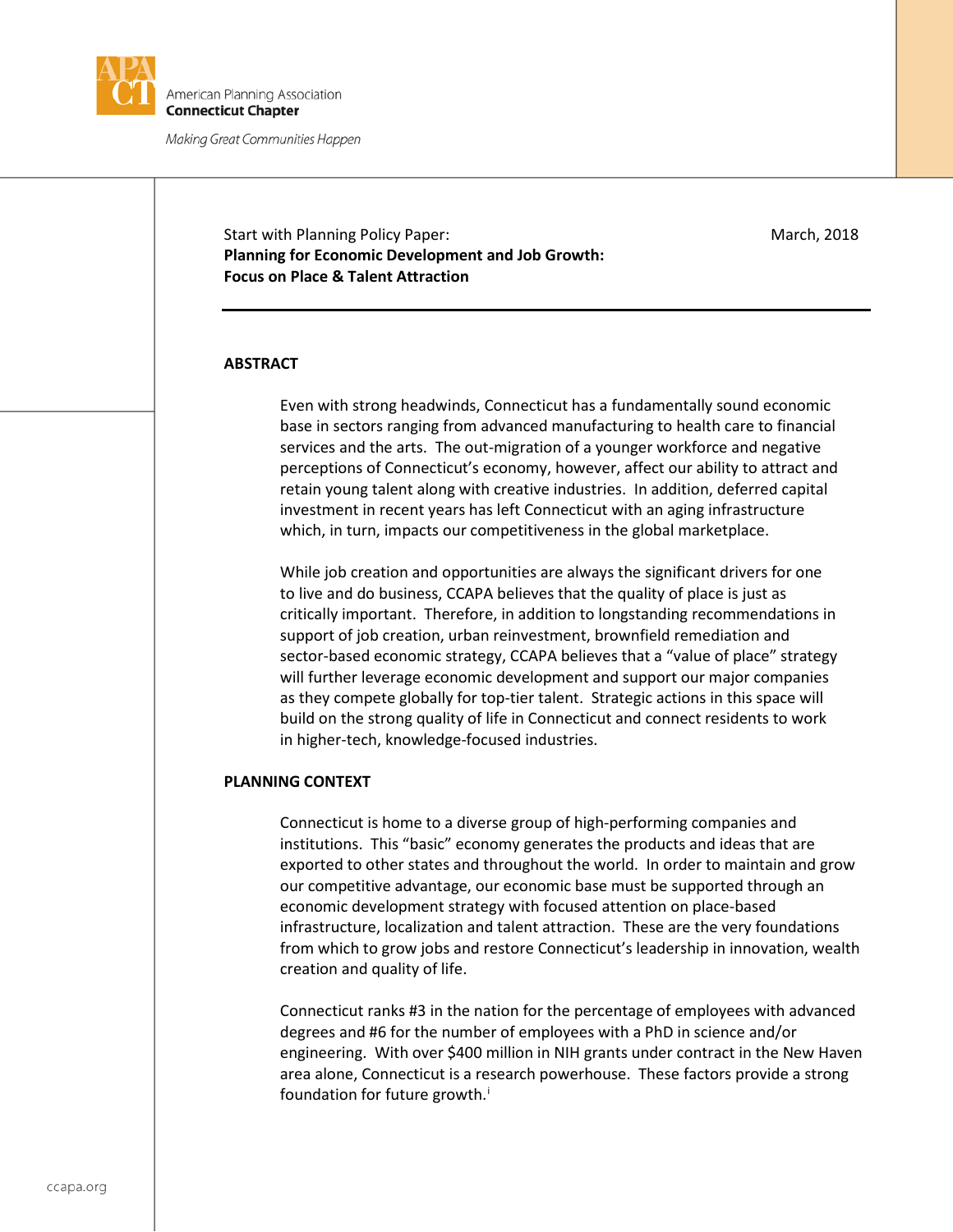

Soft spots in our economic framework and clear weaknesses, however, are also undeniable and will need to be addressed in order to reverse the widening gap between national and state GDP and employment gains. The recent economic diagnostic prepared for the Fairfield County Business Council traced Connecticut's economic performance back to 1980. Since then, the national GDP increased 147% while the Connecticut GDP increased 126%, with the widest gap coming out of the Great Recession. Even more disconcerting, Connecticut's population has grown just 16% since 1980, much slower than the national growth rate of 42%.

The diagnostic further identified four prevailing trends affecting Connecticut's economic position as follows: "Global and national forces are reshaping Connecticut's traditional core sectors; peers are closing the gap on Connecticut's livability and cost advantages; population trends are reshaping Connecticut's workforce; and perceptions are hardening on state governance and fiscal uncertainty."[ii](#page-1-1)

Building upon current statewide initiatives and learning from lessons learned elsewhere will inform a future Connecticut strategy. We should closely follow the business trends in New York City and Boston. With a higher cost structure in these two major cities, Connecticut is in a favorable position to capture business spinning outward as we improve the desirability of Connecticut for a highly-mobile and techdriven workforce.

<span id="page-1-1"></span><span id="page-1-0"></span>From a national perspective, there is a trend of investment in medical/university innovation districts. Rochester, MN, home of the Mayo Clinic, is one significant example. A partnership between the Mayo Clinic and government agencies aims to invest \$5 billion in capital improvements that collectively will transform Rochester from a traditional small city in the Midwest into a mixed-use and innovation center. While similar efforts are underway in Connecticut, we need to take a "global step" and create a much larger critical mass of economic activity in central places. New Haven and Hartford, for example, are both home to large concentration of eds and meds and, in this context, the global step includes among other key items, "graduation" space. This would allow businesses more flexible space options to move from a start-up to a mature company, with the ancillary housing and amenities that foster innovation.

<span id="page-1-4"></span><span id="page-1-3"></span><span id="page-1-2"></span>Rochester is one of many good examples where even a mid-size community can be a significant driver of economic growth due to close alignment with its major employer(s). In Connecticut, recent project examples of this form of economic leverage include the "town center" development at UConn and Downtown Crossing adjacent to the Yale medical district. Smaller but very meaningful points of leverage would also include the expansion of the Fairfield University bookstore to a second location in the town center in 2011. In the first five years, over 600,000 patrons visited the second location<sup>[iii](#page-1-2)</sup> and, over time, the bookstore will deepen the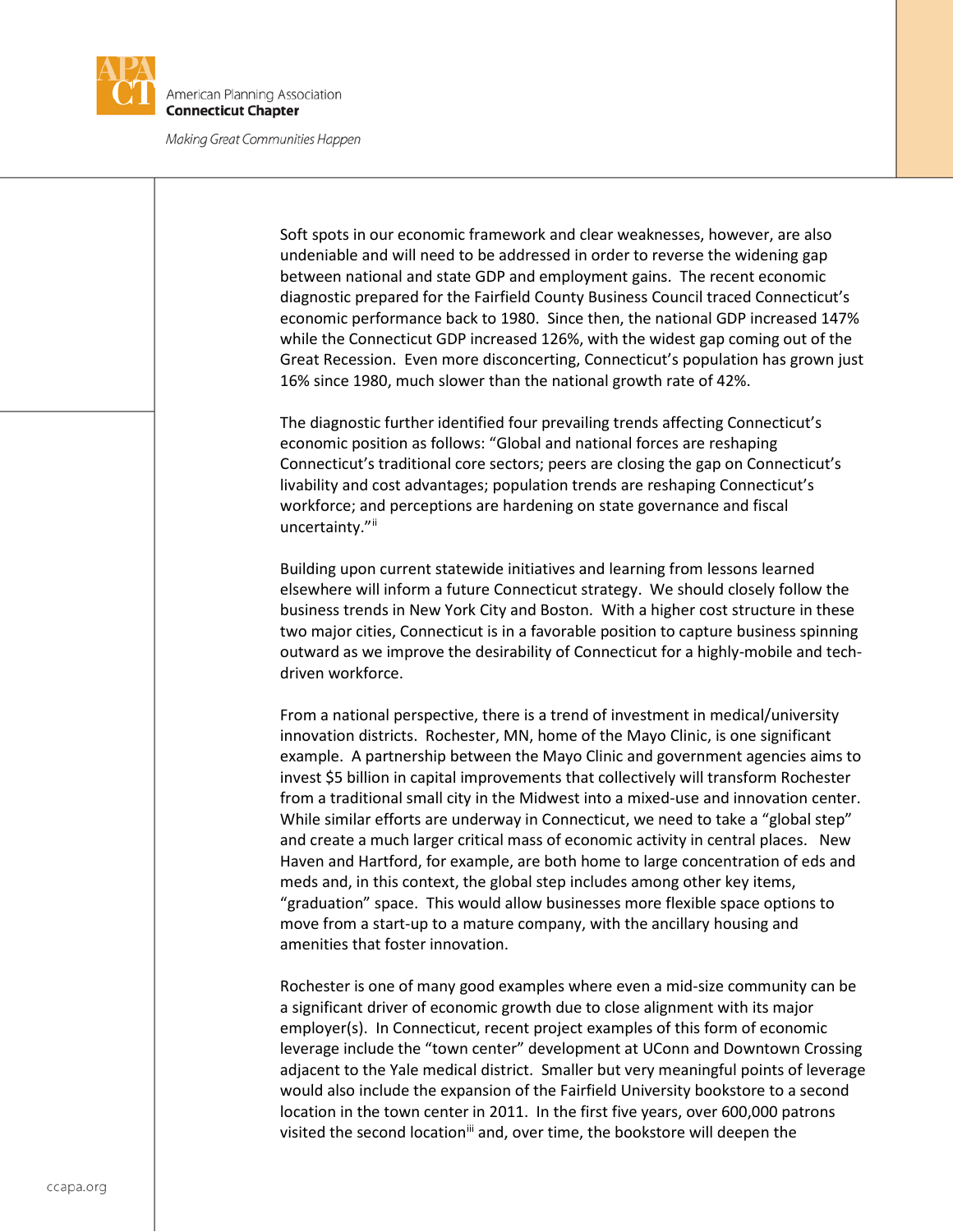

relationship between Fairfield's students, alumni and parents with the town as a whole.

More vibrant locations (both large and small) are created through place-based infrastructure. These communities are emerging as magnets for talent. Common denominators to improve the competitiveness of Connecticut places relate to housing in close proximity to innovative work environments and quality of life amenities. The place must then be stitched together with a high quality infrastructure, taking the form of bike/ped/transit (for transportation) as well as maker/craft innovation space (for economic vibrancy and collaboration) and historic preservation (for cultural attachment). This is one of many reasons why expectations for high-quality design both protect the Connecticut brand and support high quality of place.



## **POLICY DISCUSSION**

In addition to longstanding recommendations in support of urban reinvestment, brownfield remediation and sector-based economic strategy, CCAPA believes a "value of place" strategy will further leverage economic development and support our major companies as they compete globally for top-tier talent. The strategy is organized in three parts, as outlined below: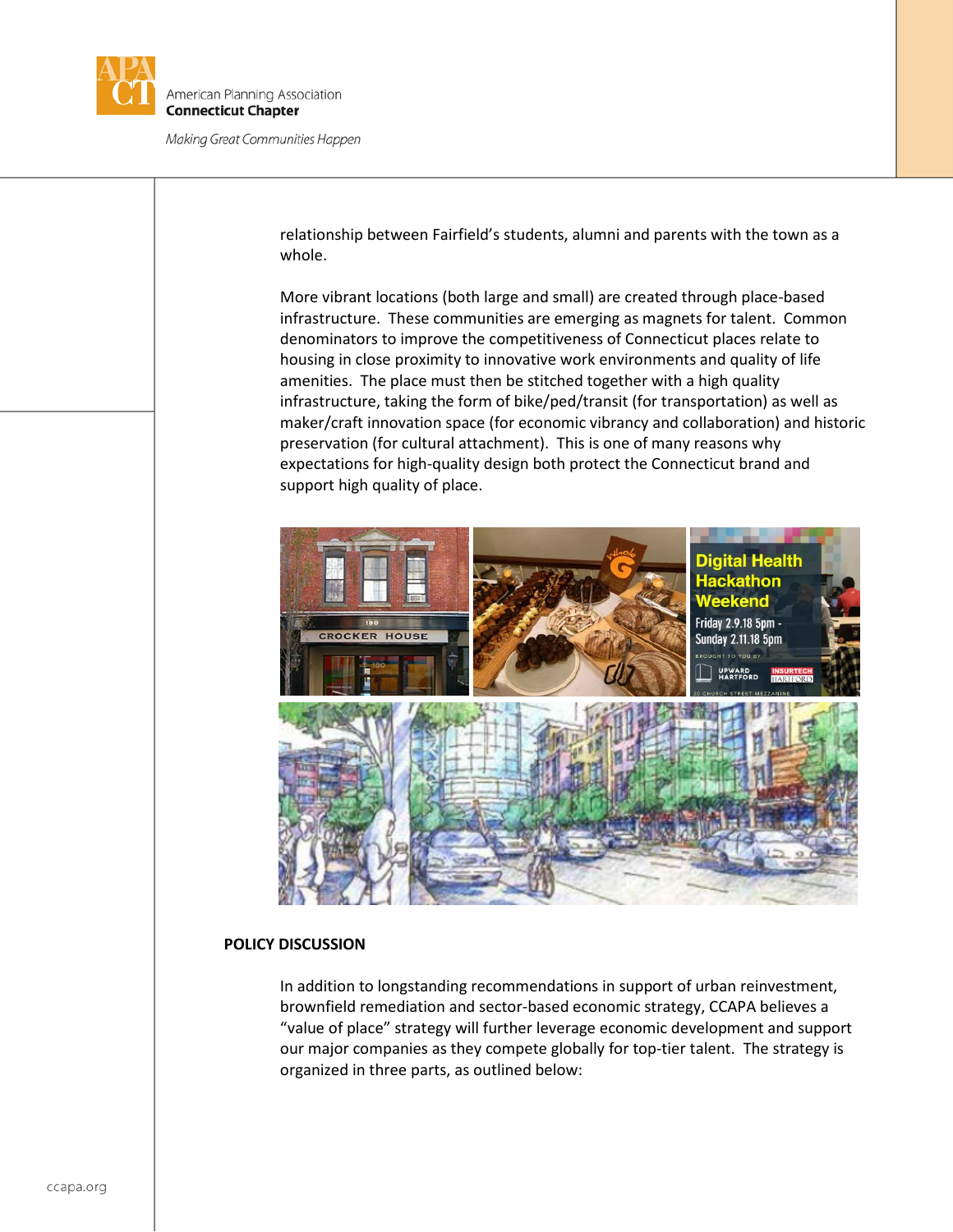

**Place-Based Infrastructure** – *Invest in "place-based" infrastructure, including investments that enhance design, improve daily function, protect our heritage, and increase amenities within Connecticut's village centers and urban downtowns.*  The need to dramatically expand investment in transportation and infrastructure is well documented. Connecticut DOT forecasts a \$100 billion in transportation investment, of which nearly 68% would go to system preservation and the balance would support system expansion.<sup>iv</sup> System expansion is vitally important in part because the state is also impacted by a tangle of logistics. Southern Connecticut air travelers, for example, have multiple options but no clear, effective and consistent choice. Travelers rely on the New York-area airports to reach domestic and international destinations for the best service frequency, but this option is time-consuming and remarkably inconsistent in terms of travel time to and from the airport. In Litchfield County, small towns are crippled by the lack of broadband infrastructure. Fiber optics and the availability to connect to the internet are just as vitally important for development as are basic utilities such as water, sewer and electricity. In a highly technical advanced economy, Litchfield County will lag behind areas that provide this service not only in its competitiveness, but also as a place to live. Therefore, as Connecticut moves forward with system expansion, it's important that those improvements be localized where the improvement will be an engine for economic growth, create jobs or enhance quality of life and promote Connecticut's towns' and cities as places to live and work. Taking this point one step further, Connecticut must look beyond basic maintenance and begin to thoughtfully identify infrastructure needs that support redevelopment and attract private investment. Planners are encouraged to look comprehensively at a package of infrastructure improvements that will support broader economic benefit. This package might include façade grants in an older commercial district coupled with streetscape improvements to support a Main Street revitalization initiative. Similarly, a bike lane in and of itself will not benefit urban commuters unless it is part of an integrated network backed up by "smart city" transportation systems. Investing in the "whole" infrastructure will, in turn, unlock the value of place. **Localization –** *Strengthen brand attachment to highlight Connecticut's local craft and a quality of place, where creative work leads to success in business.*  Connecticut's long history of innovation and craftsmanship is a significant competitive advantage and one that plays significantly into a place-based strategy. In 2016, CCAPA published an extensive piece on microbreweries. The number of new breweries (30) is nearly overshadowed by the number of municipalities hosting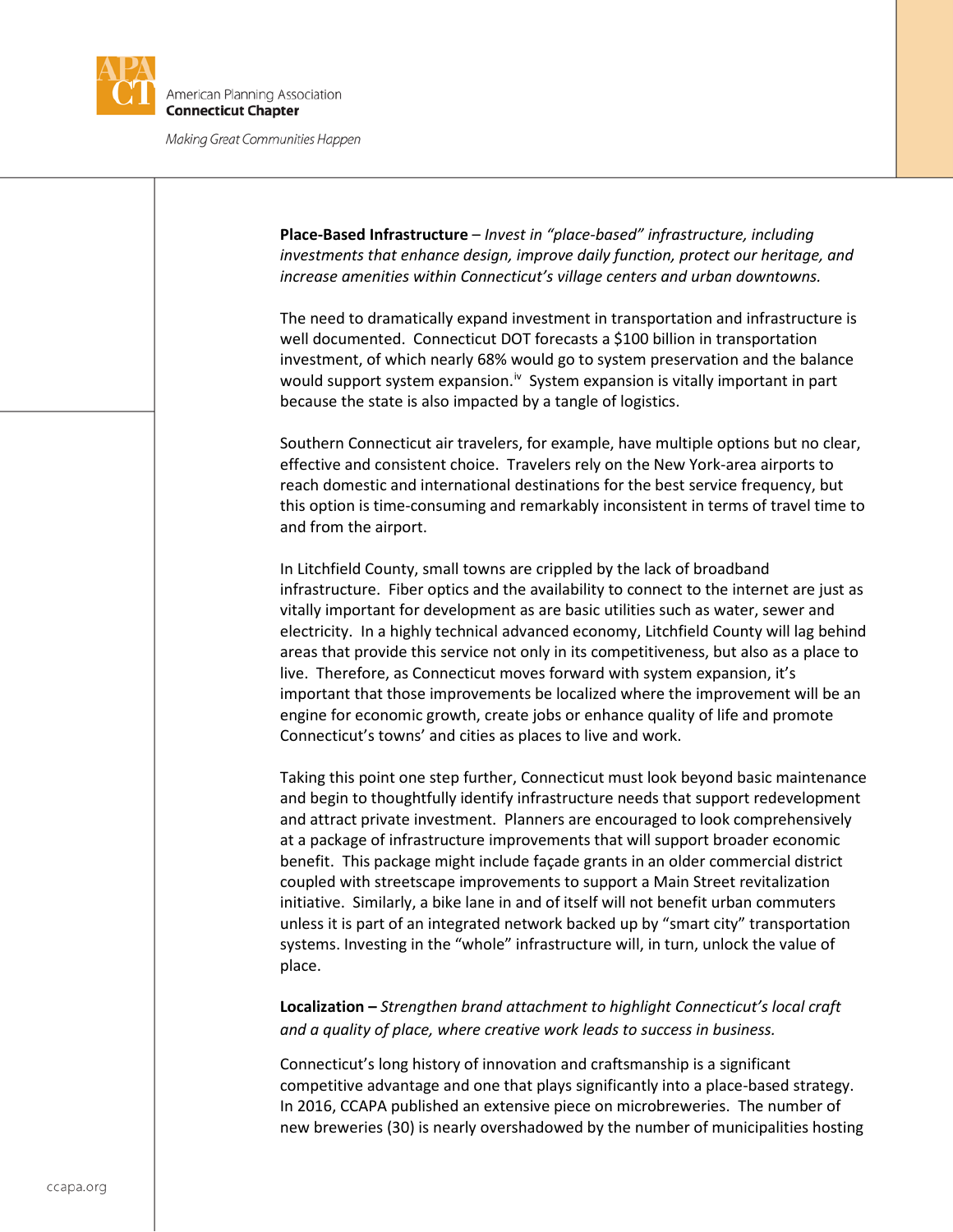

a brewery (23) and is indicative of localization and brand attachment at the community scale.<sup>[v](#page-1-4)</sup> The heritage of craft in Connecticut is once again blossoming in keeping with a national trend toward "small batch" production. This is another key space where Connecticut can thrive even with higher costs of business.

In addition, Connecticut's arts industry generates nearly a billion dollars in economic activity. Connecticut has the ability and opportunity to leverage the arts to build a greater sense of community and to promote Connecticut's great quality of life.

Further, the messaging in Connecticut is far too negative and damaging in our ability to attract outside investments. Connecticut's own residents may not always understand the value and global significance of the economic base here in Connecticut. It is critically important that Connecticut take back its own message and develop a more positive and stronger brand attachment. We must focus on the industries that support our economy, promote our tourism and arts industry and create pride in ourselves as a state. By supporting local products and changing the message, Connecticut will be able to build relationships across industries which will foster creative collaborations and expand business growth across the state.

# **Talent Workforce Attraction** –*Understand and adapt to the needs of the talent workforce, through community, professional and social networks.*

Connecticut has the  $3<sup>rd</sup>$  highest educated population in America but yet we continue to export our talent to other states. Our younger workforce chooses to relocate out of state for job opportunities as well as attractive areas to live. Instead of focusing on how we will retain this talent, Connecticut has focused its energy on workforce development that has specifically focused on training a more technical driven workforce through the manufacturing industry.

While continuing to focus on workforce development and strengthening opportunities across growing sectors, especially in areas where inequity still exists and where workforce training is critical for one's advancement, it is also just important that Connecticut begin to truly understand the "workforce" itself. As newer generations enter the workforce, the needs and work ethic have evolved. Businesses themselves can no longer rely solely on training or trying to mold the workforce to their models. The younger talented workforce is looking for involvement, self-worth and opportunities to be creative within the workplace itself. We must develop an attractive employer program where we educate our employers and work with companies to become more attractive to the younger workforce. Studies have shown that the younger generation is just as concerned with the quality of the workplace as they are in the job itself. Providing professional and